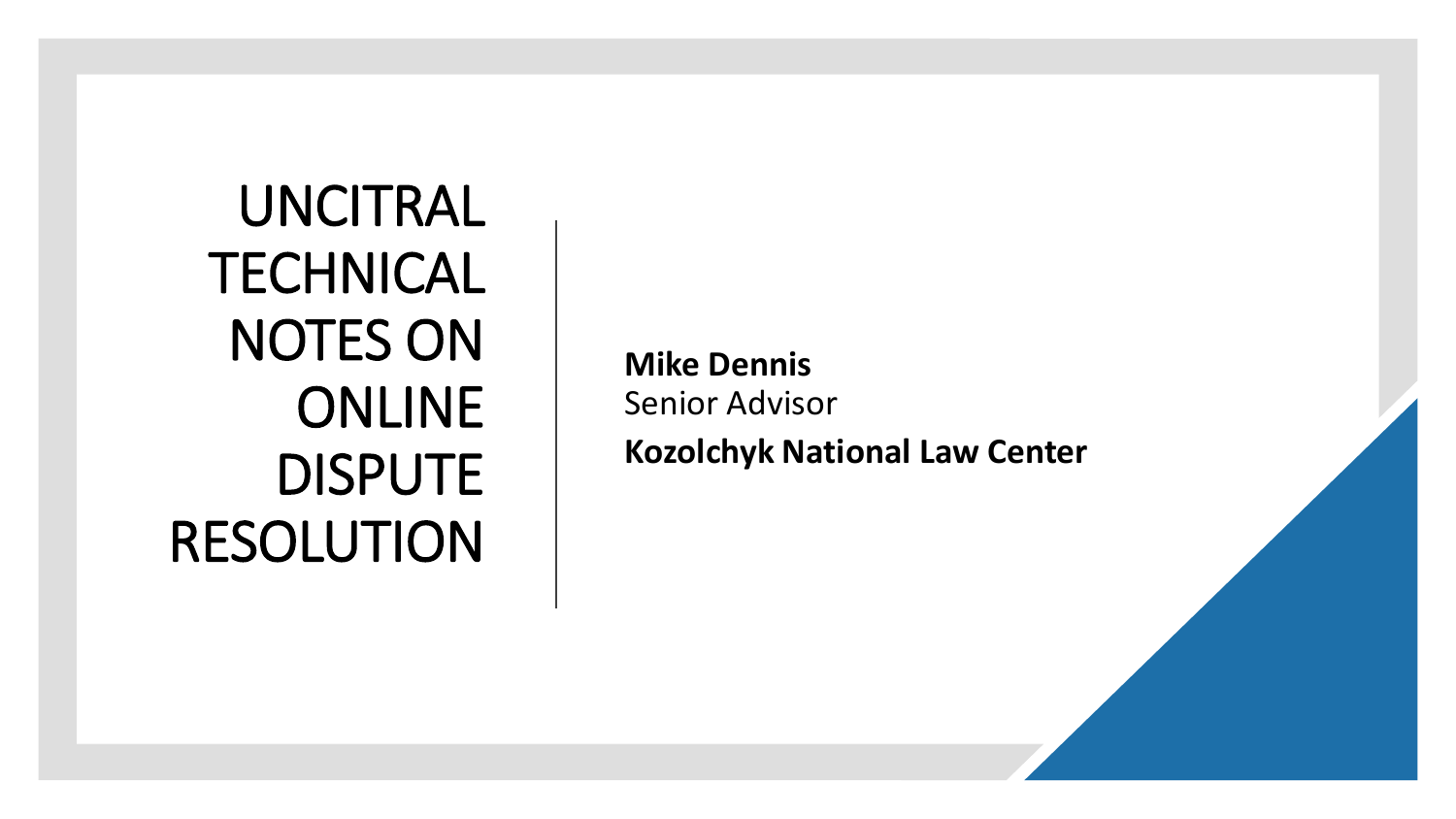# UNCITRAL Recognizes ODR As Essential For Cross-Border E-Commerce Disputes

**UNCITRAL's work on ODR follows sharp increase in online cross-border transactions and resulting increase in disputes.** 



**UNCITRAL finalized Technical Notes on ODR in 2016 to provide technological procedural practices for ODR platforms.**

**United Nations UNCITRAL** 

**UNCITRAL ODR… help[s] buyers and sellers resolve disputes in a simple, fast, and flexible and secure manner, without the need for a physical presence at a hearing —UN General Assembly Resolution 71/138**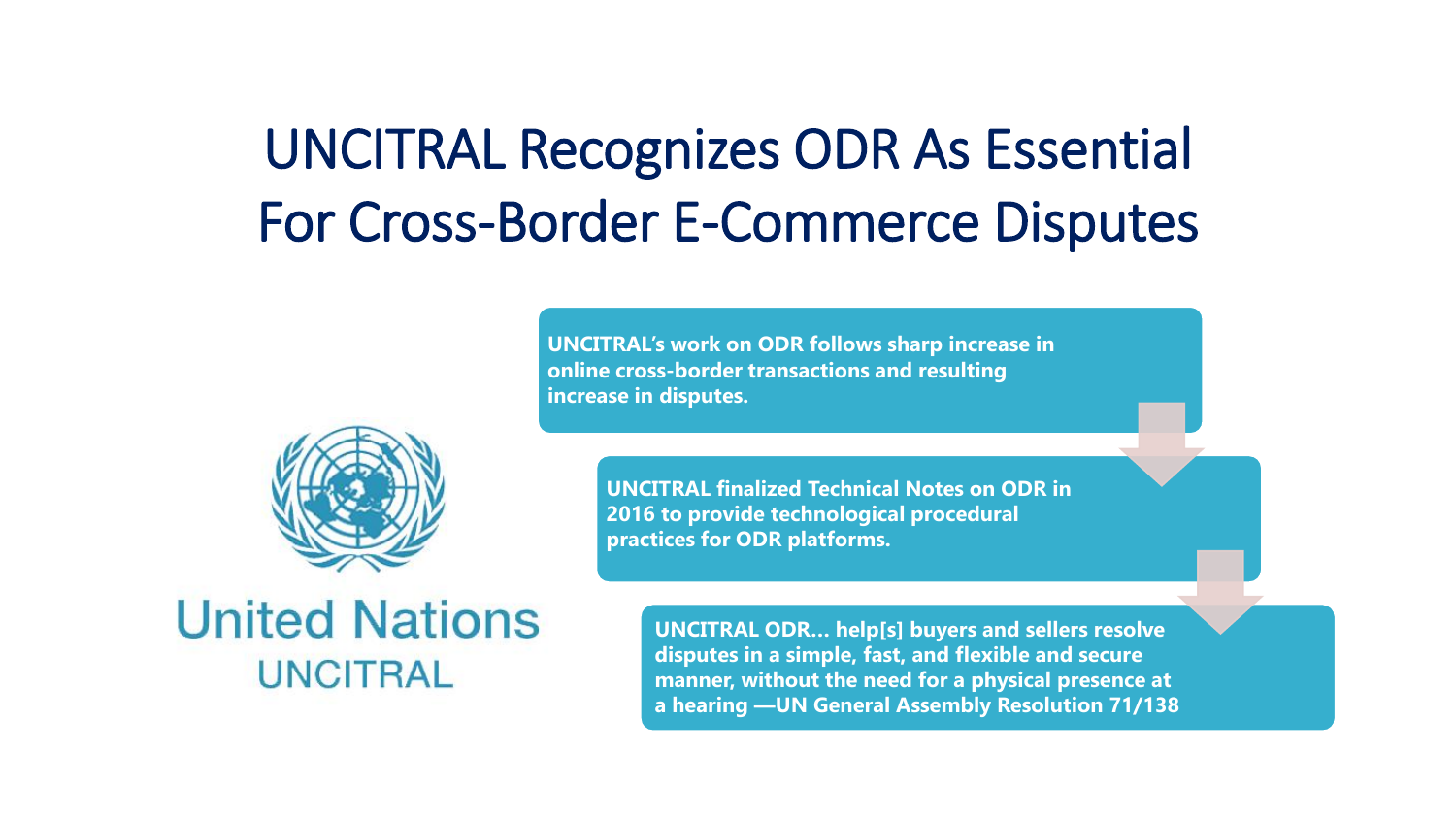# Purpose of Rules Establish Basic Procedural Practices

3. The purpose of the Technical notes is to foster the development of ODR and to assist ADR administrators, ODR platforms, neutral and parties to ODR proceedings.

.<br>.<br>. 4. The Technical Notes reflect approaches to ODR systems that embody principles of impartiality, independence, efficiency, effectiveness, due process, fairness, accountability and transparency.

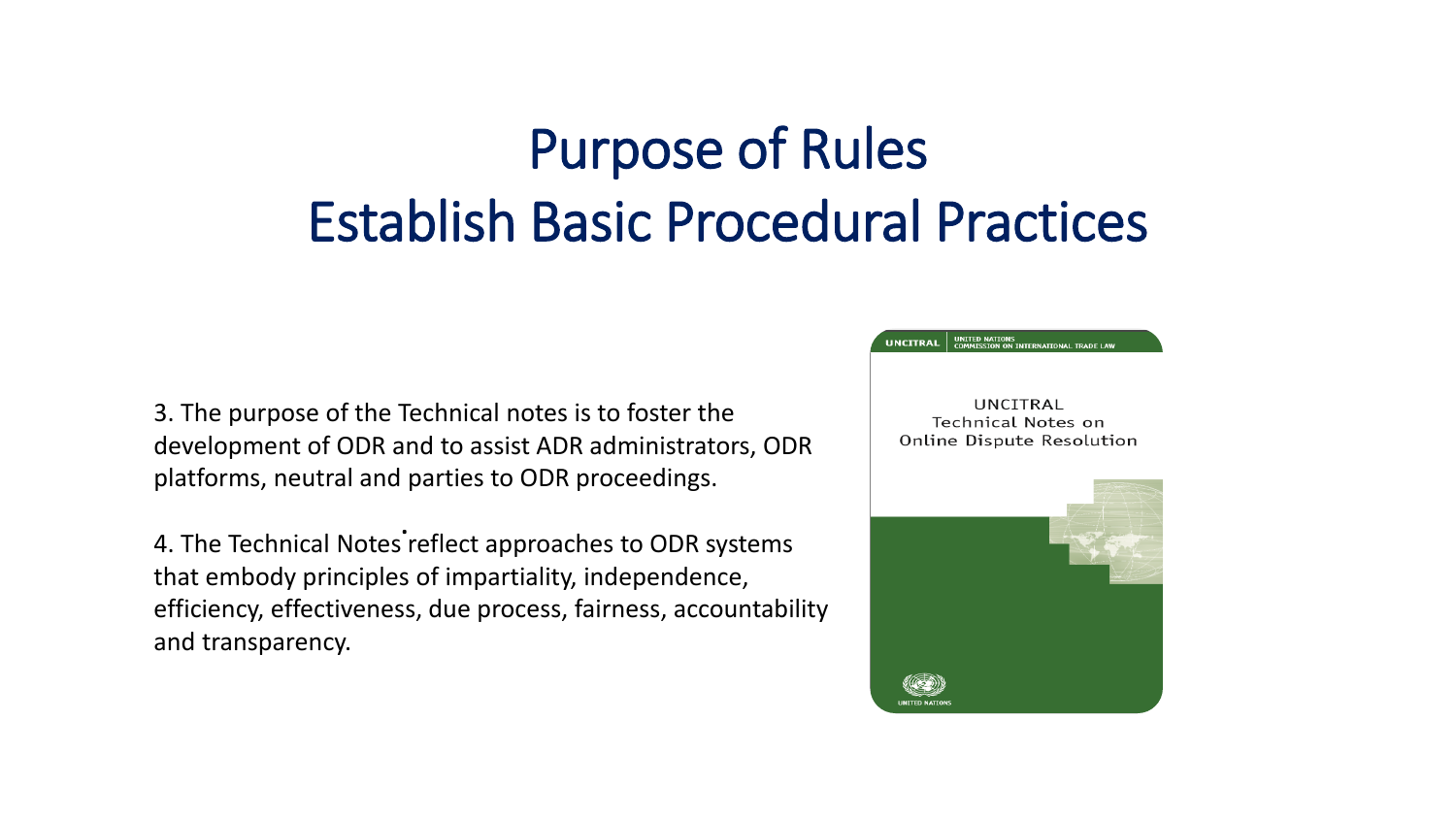#### Scope Of Rules

5. The Technical Notes are intended for use in disputes arising from cross-border low-value sales or service contracts concluded using electronic communications. … 22. An ODR Process may apply to disputes arising out of both business-to-business and business-to-consumer transactions.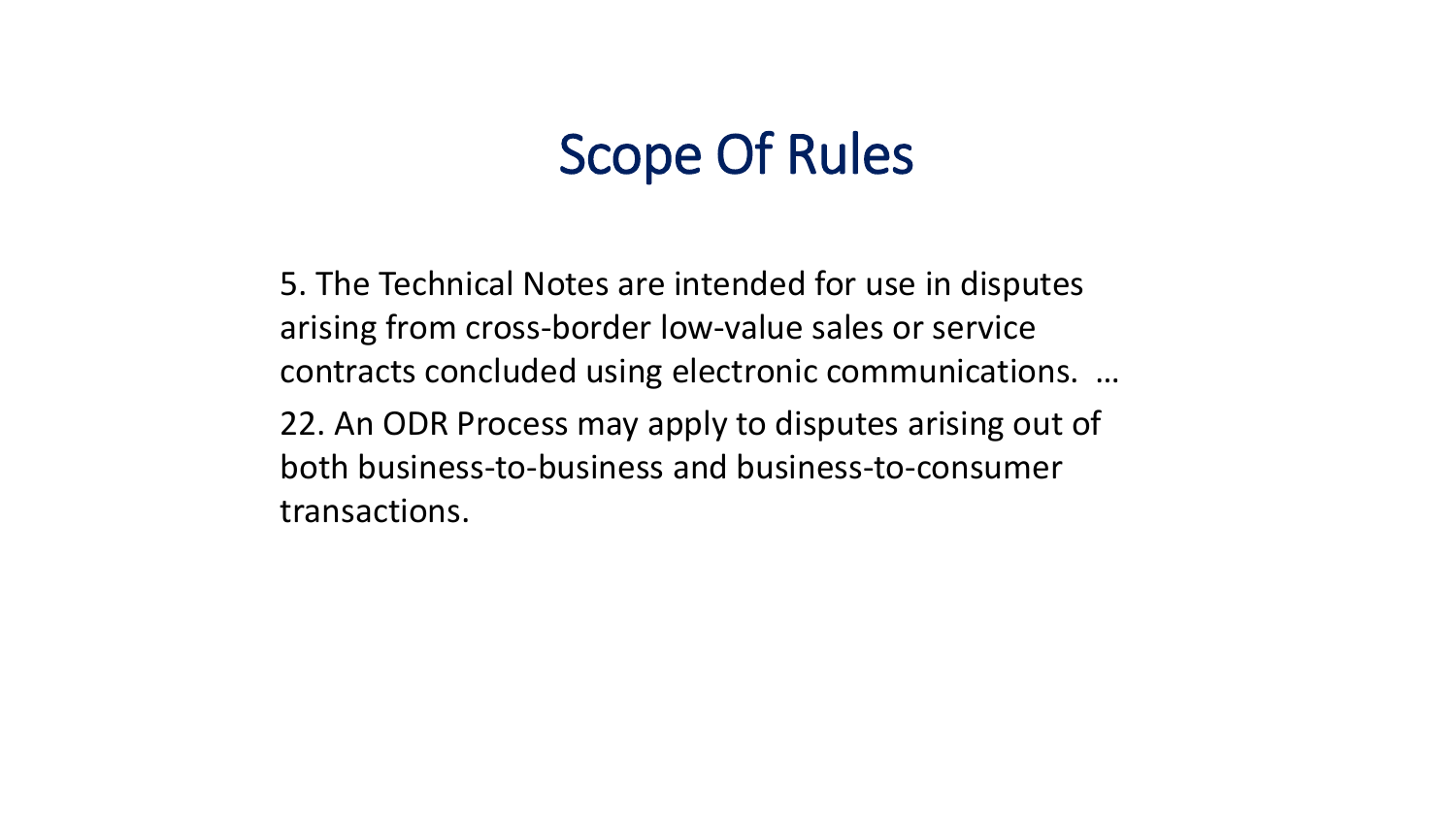## ODR More Than ADR Online



24, Online Dispute Resolution (ODR) is a mechanism for resolving disputes through the use of electronic communications and other information and communications technology.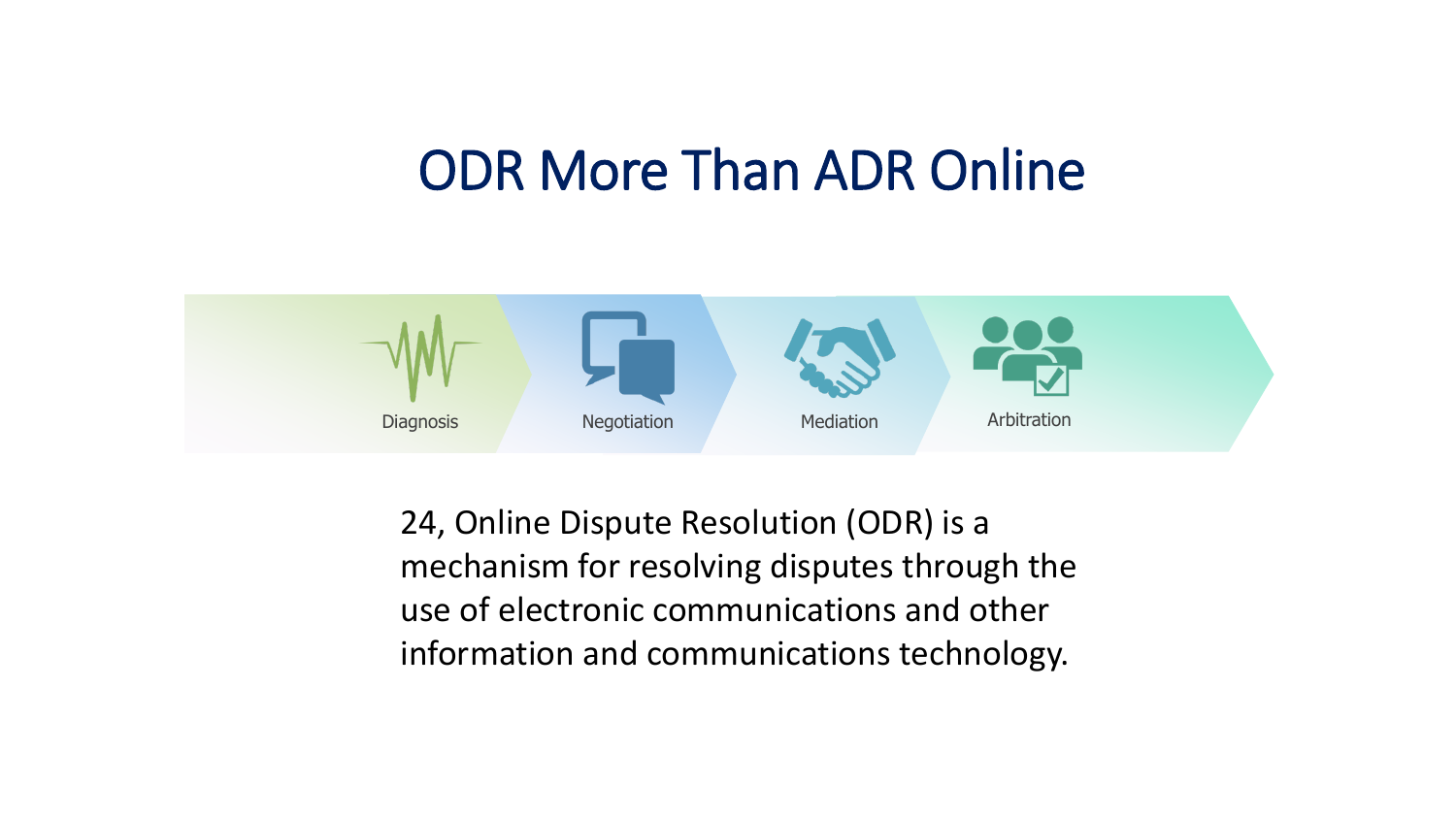# ODR Requires A Technological Platform

![](_page_5_Picture_1.jpeg)

- 26. ODR requires a technology-based intermediary … called an 'ODR Platform.'
- 30. All communications during ODR proceedings [should] take place via the ODR platform.
- The ODR platform should meet highest standards of data security, privacy, integrity, and preservation as well as fraud detection and prevention.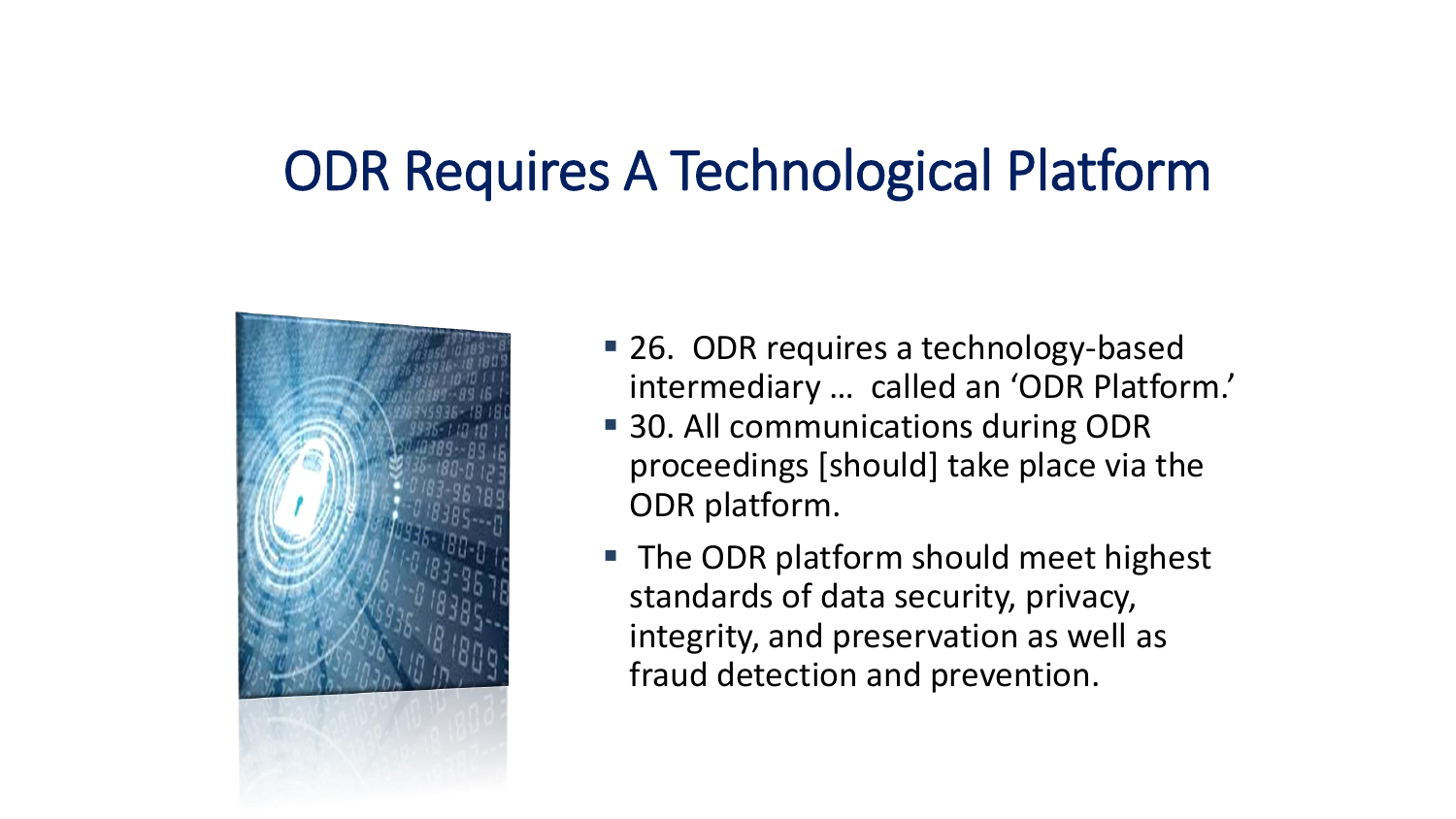#### UNCITRAL ODR Procedural Notes: Stages

![](_page_6_Figure_1.jpeg)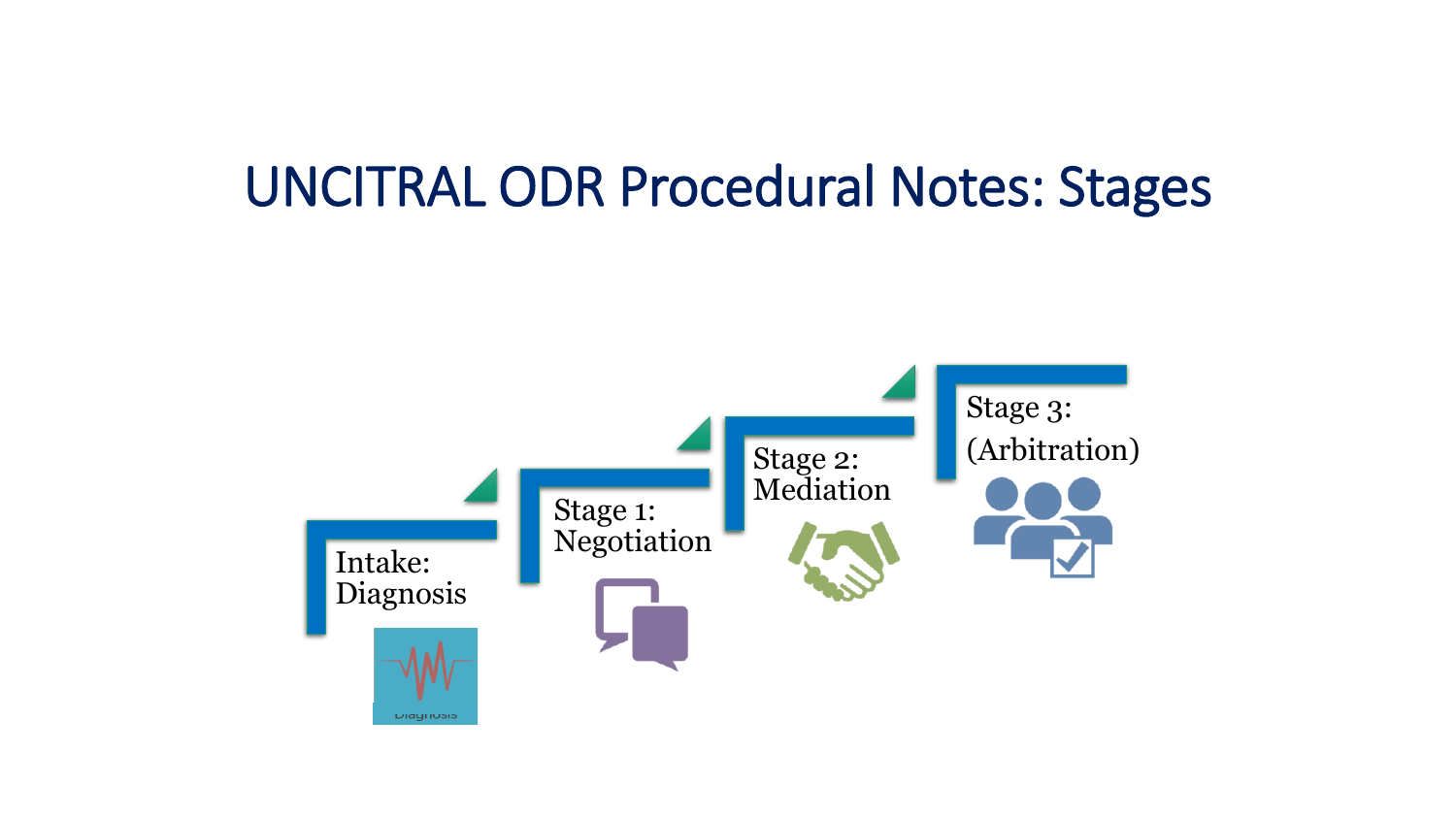## UNCITRAL ODR Notes

#### **General Assembly Resolution 71/138, UNCITRAL Technical Notes on ODR:**

"reflect the principles of impartiality, independence, efficiency, effectiveness, due process, fairness, accountability and transparency."

"are expected to contribute significantly to the development of systems to enable the settlement of disputes arising from cross-border low-value sales or service contracts concluded using electronic communications disputes arising from cross-border low-value sales or service contracts concluded using electronic communications."

"will significantly assist all economies, in particular developing economies and members whose economies are in transition, online dispute resolution administrators, online dispute resolution platforms, neutrals and the parties to online dispute resolution proceedings in developing and using online dispute resolution systems."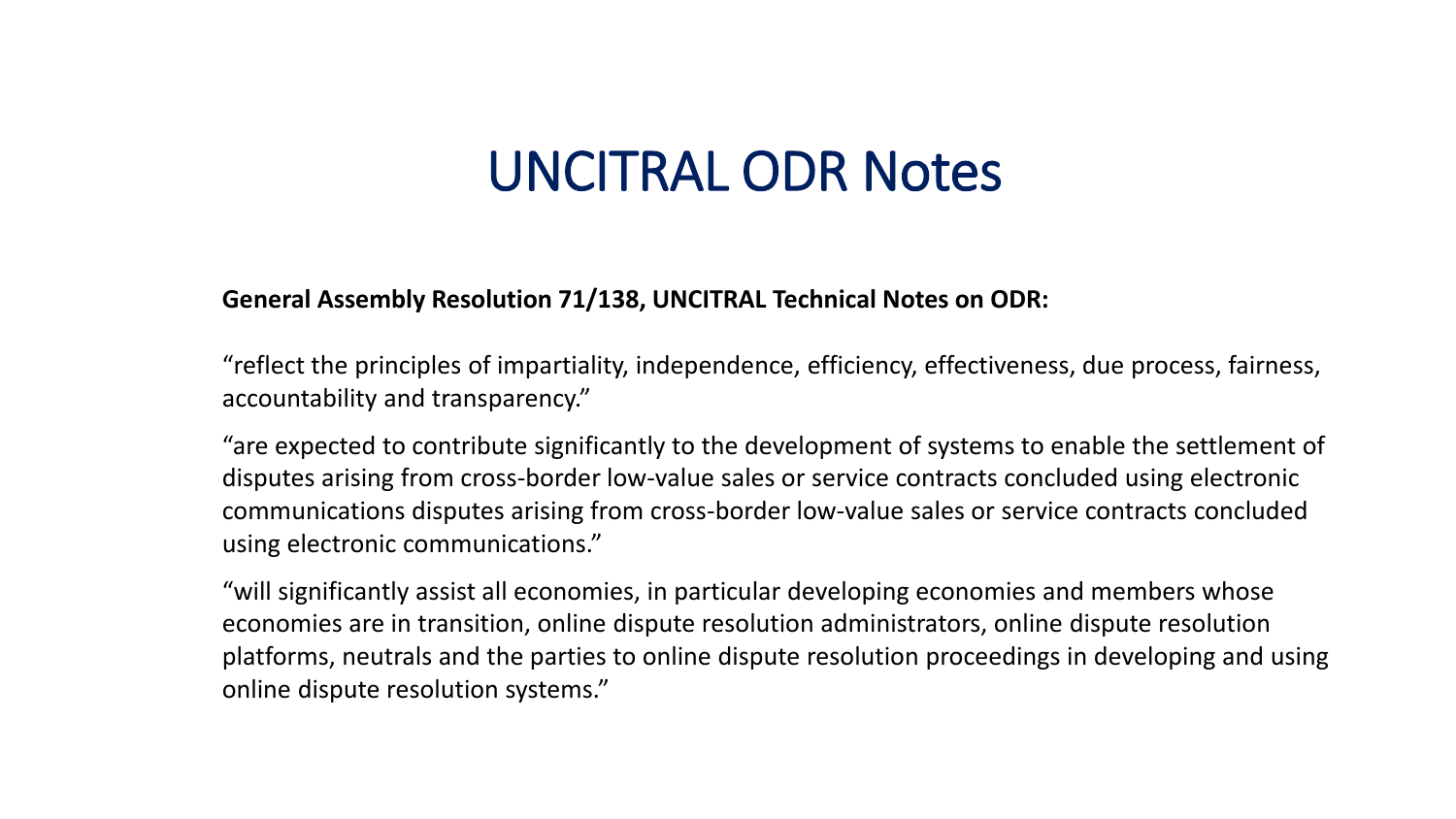# UN General Assembly ODR Recommendations

"The General Assembly recommends that all States and other stakeholders use the Technical Notes in designing and implementing online dispute resolution systems for cross-border commercial transactions."

GA Resolution 71/138.

![](_page_8_Picture_3.jpeg)